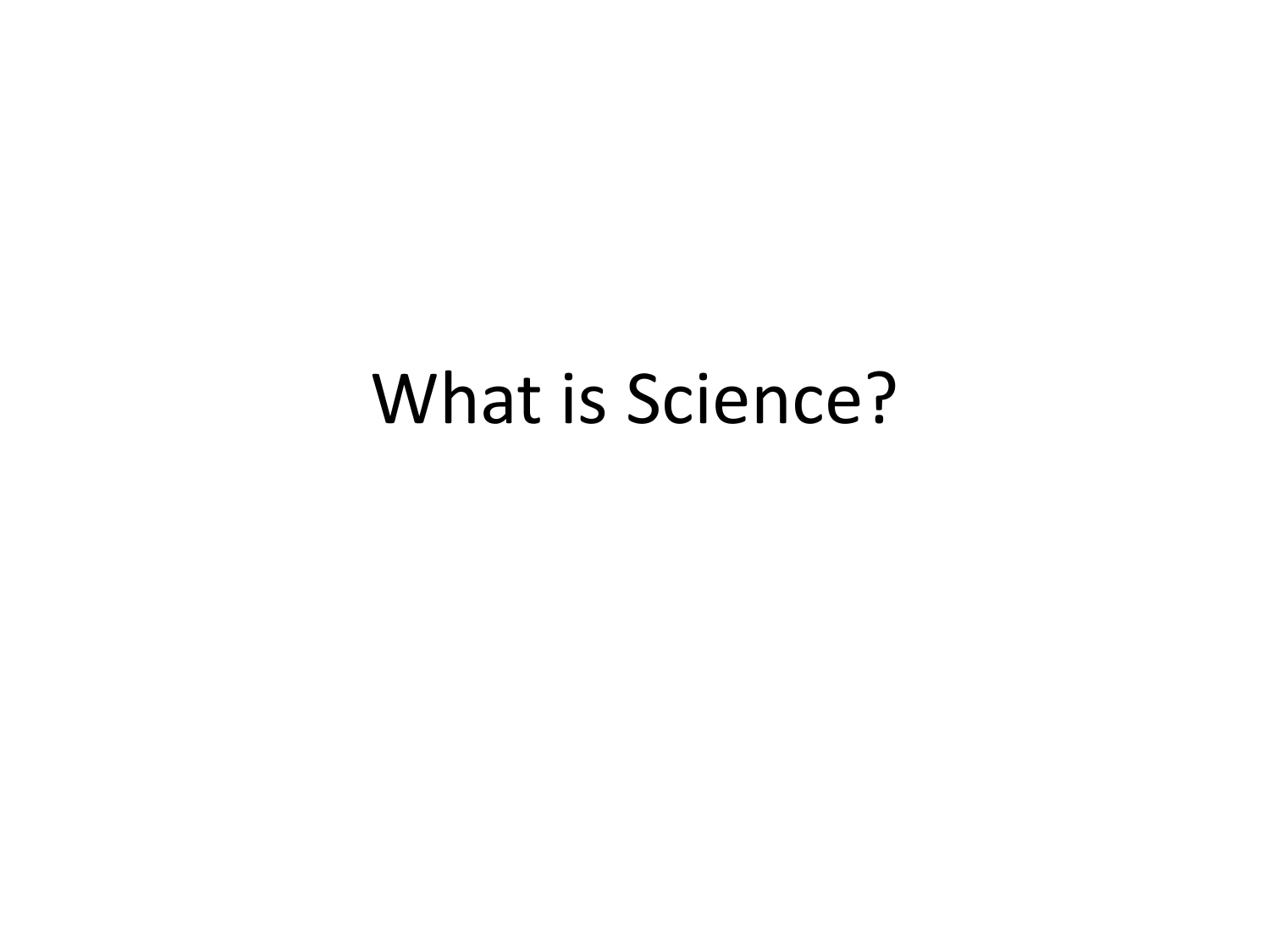Science is a way to gain knowledge by testing predictions.

Scientific method:

Step 1, Observation: Choose a topic, do research on it.

Example: Why are some tomato plants larger than others? I know that plants use minerals from the soil and sunlight to grow.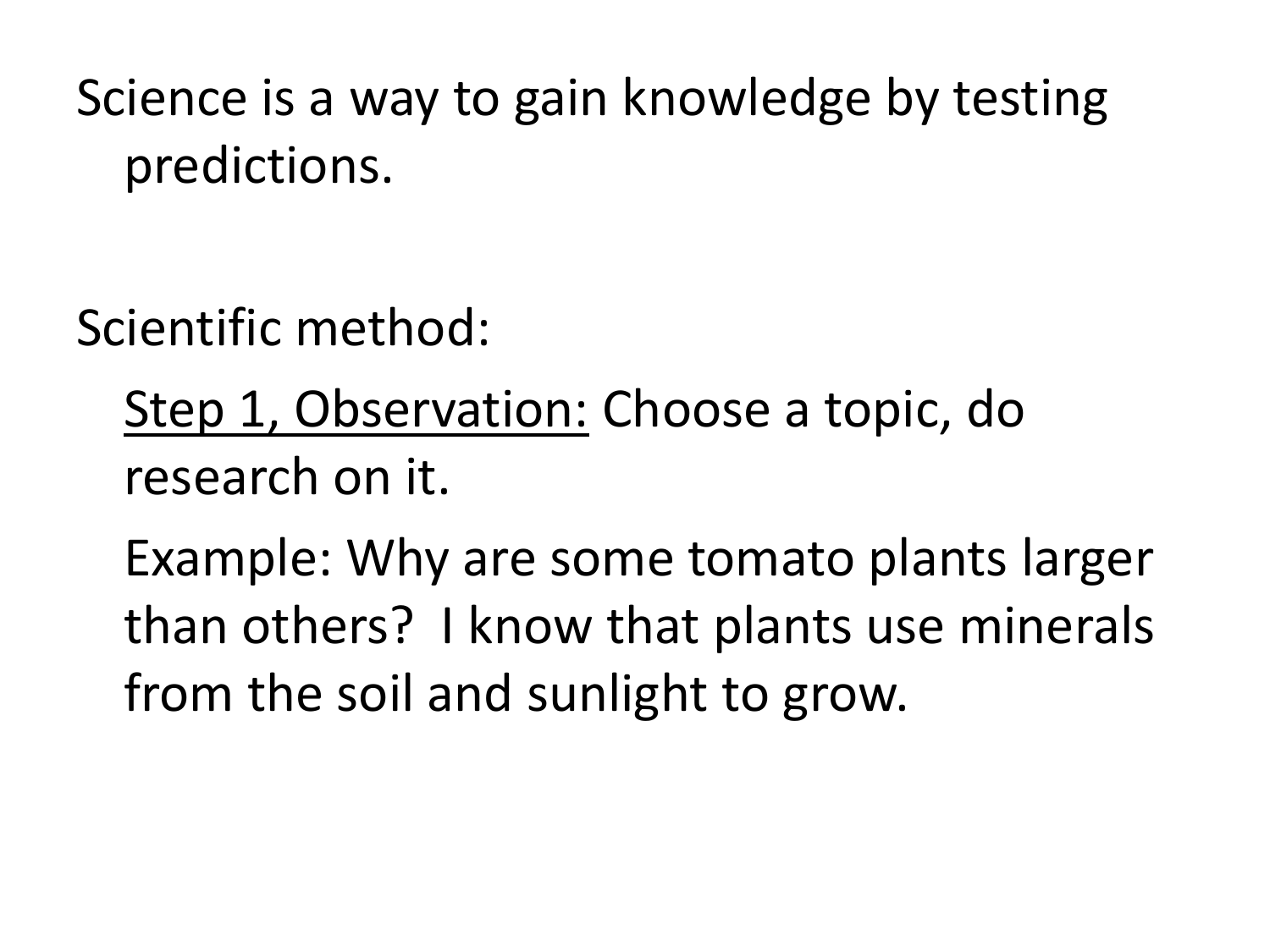Step 2, Hypothesis: Make an educated guess related to the topic.

Example: Tomato plants which get more light grow larger.

Step 3, Prediction: If the hypothesis is true, what is one thing you can expect to observe?

Example: Tomato plants which get more sunlight will grow larger than identical tomato plants which get less sunlight.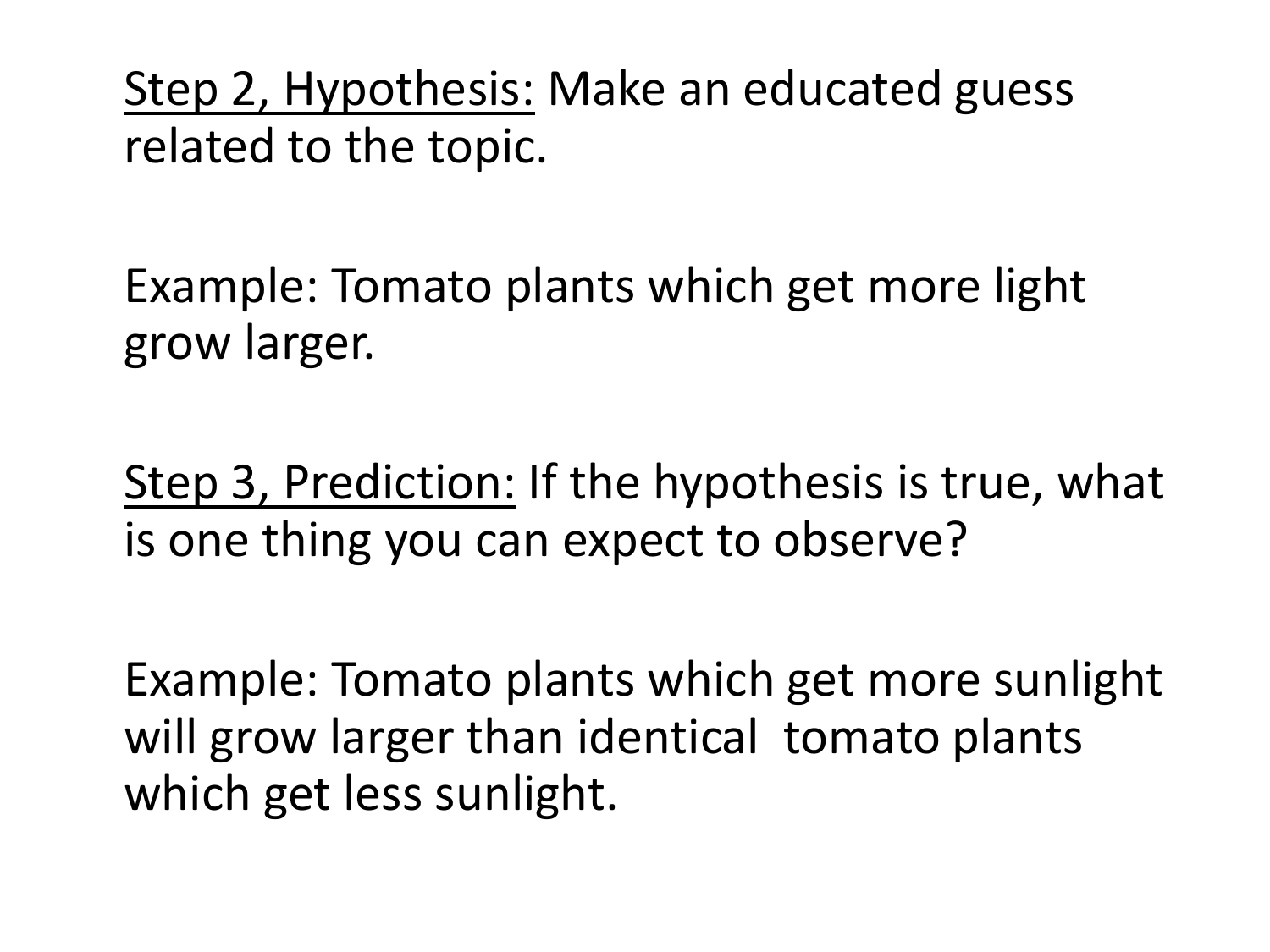Example: Plant two groups of tomato plants from identical seeds, in identical pots, in identical soil. Place the first group outside during the summer for 10 hours each day then bring them inside to a dark room. Place the second group outside for only 6 hours each day. After 2 months record the average height of the plants in each group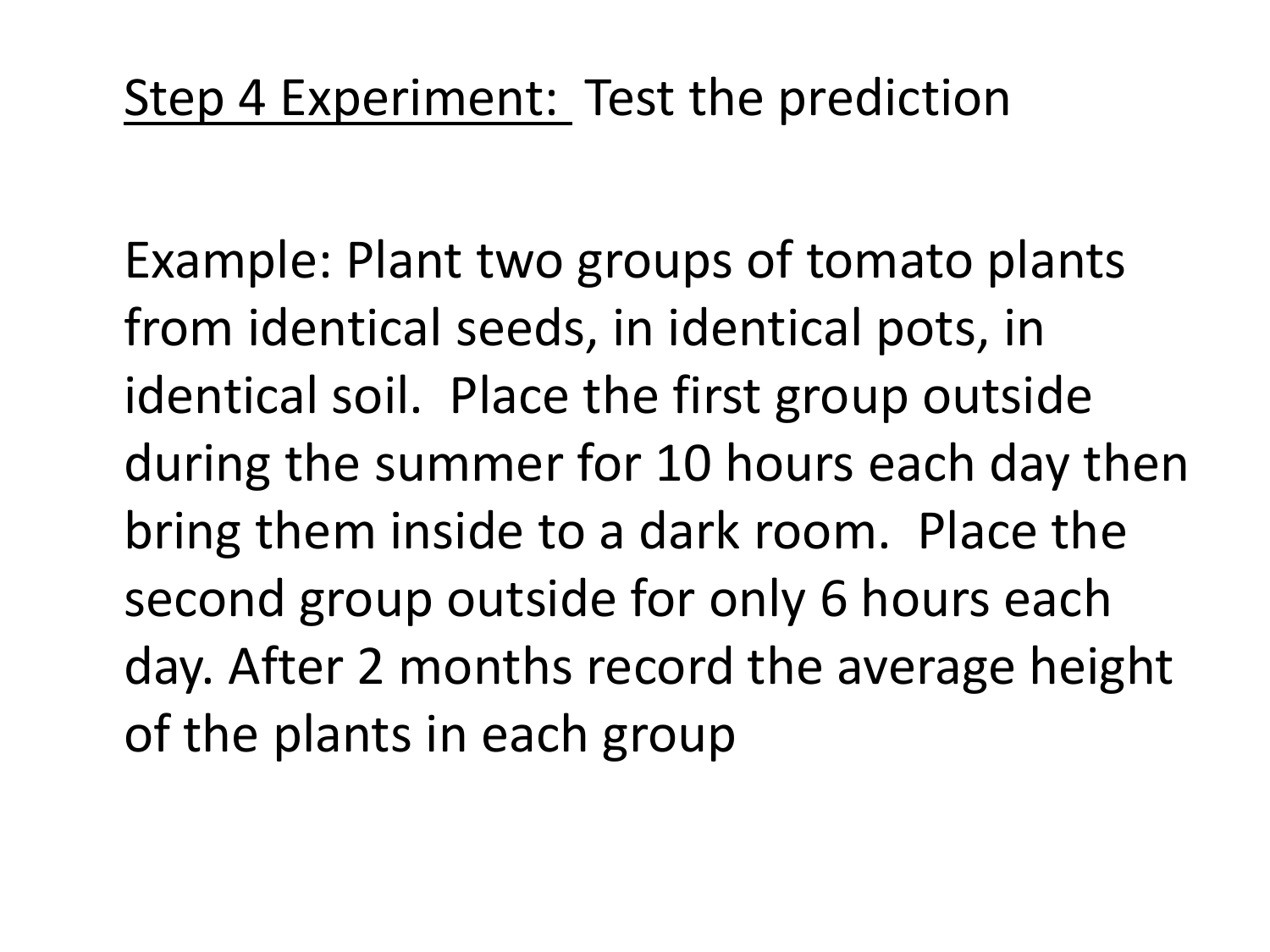Step 5 Conclusion: Determine if your predication was correct. If your prediction was incorrect, then either your experiment was flawed or your hypothesis is incorrect, or at least not complete.

If your prediction was correct you have NOT proved your hypothesis, you have "supported" it.

Example: If the plants which were outside more grew larger, it is possible this is because of something else, maybe being in the wind longer made them grow larger.